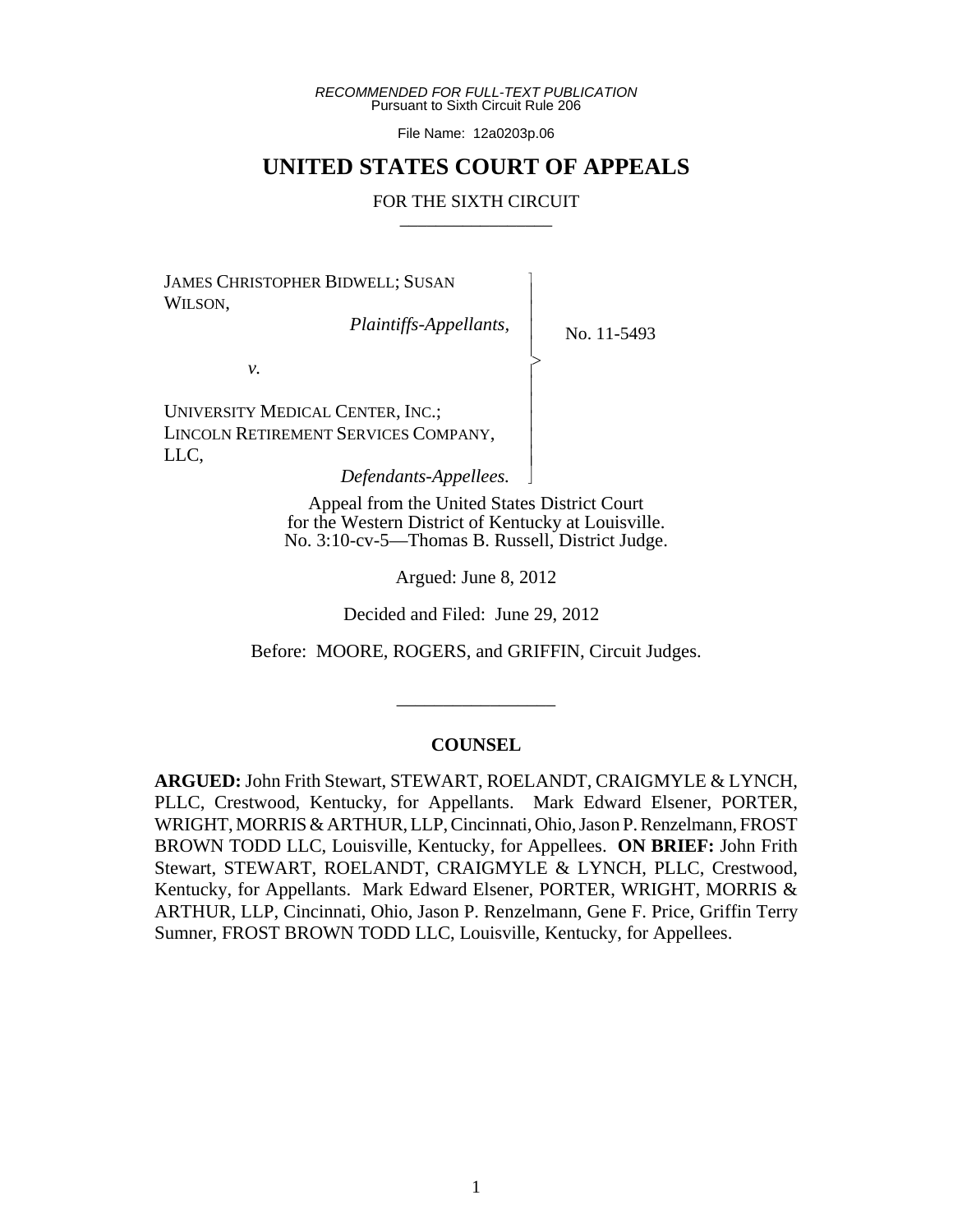# **OPINION \_\_\_\_\_\_\_\_\_\_\_\_\_\_\_\_\_**

**\_\_\_\_\_\_\_\_\_\_\_\_\_\_\_\_\_**

KAREN NELSON MOORE, Circuit Judge. James Christopher Bidwell ("Bidwell") and Susan Wilson ("Wilson") appeal from a final order granting judgment on the administrative record to University Medical Center, Inc. ("UMC") and Lincoln Retirement Services Company LLC ("Lincoln"). Bidwell and Wilson assert claims against UMC and Lincoln for breach of fiduciary duty under the Employee Retirement Income Security Act ("ERISA") in connection with the transfer of Bidwell's and Wilson's investments from a stable value fund to a Qualified Default Investment Alternative ("QDIA") as newly defined by the Department of Labor ("DOL"). For the reasons that follow, we **AFFIRM** the judgment of the district court.

### **I. BACKGROUND AND PROCEDURAL HISTORY**

#### **A. Background**

Bidwell and Wilson were employees at UMC and participated in UMC's retirement contribution plans. UMC administered the plan itself, although it sometimes solicited Lincoln's assistance for administrative tasks. UMC provided plan participants with a variety of investment vehicles to choose from, and both Bidwell and Wilson elected to locate one hundred percent of their investment in the Lincoln Stable Value Fund. At the time of their election, the Lincoln Stable Value Fund was also used by UMC as the default investment vehicle for § 403(b) plan participants who failed to elect a preferred investment vehicle after enrollment.

In 2007, the DOL promulgated new regulations pursuant to the Pension Protection Act ("PPA")<sup>1</sup> that aimed to insulate employers from liability for default investments made on behalf of retirement-plan participants who failed to elect their

<sup>&</sup>lt;sup>1</sup>The PPA, which was enacted in 2006, sought to increase employee participation in § 401(k) retirement plans by removing impediments to automatic-enrollment plans and limiting employer liability for investments made pursuant to automatic-enrollment plans.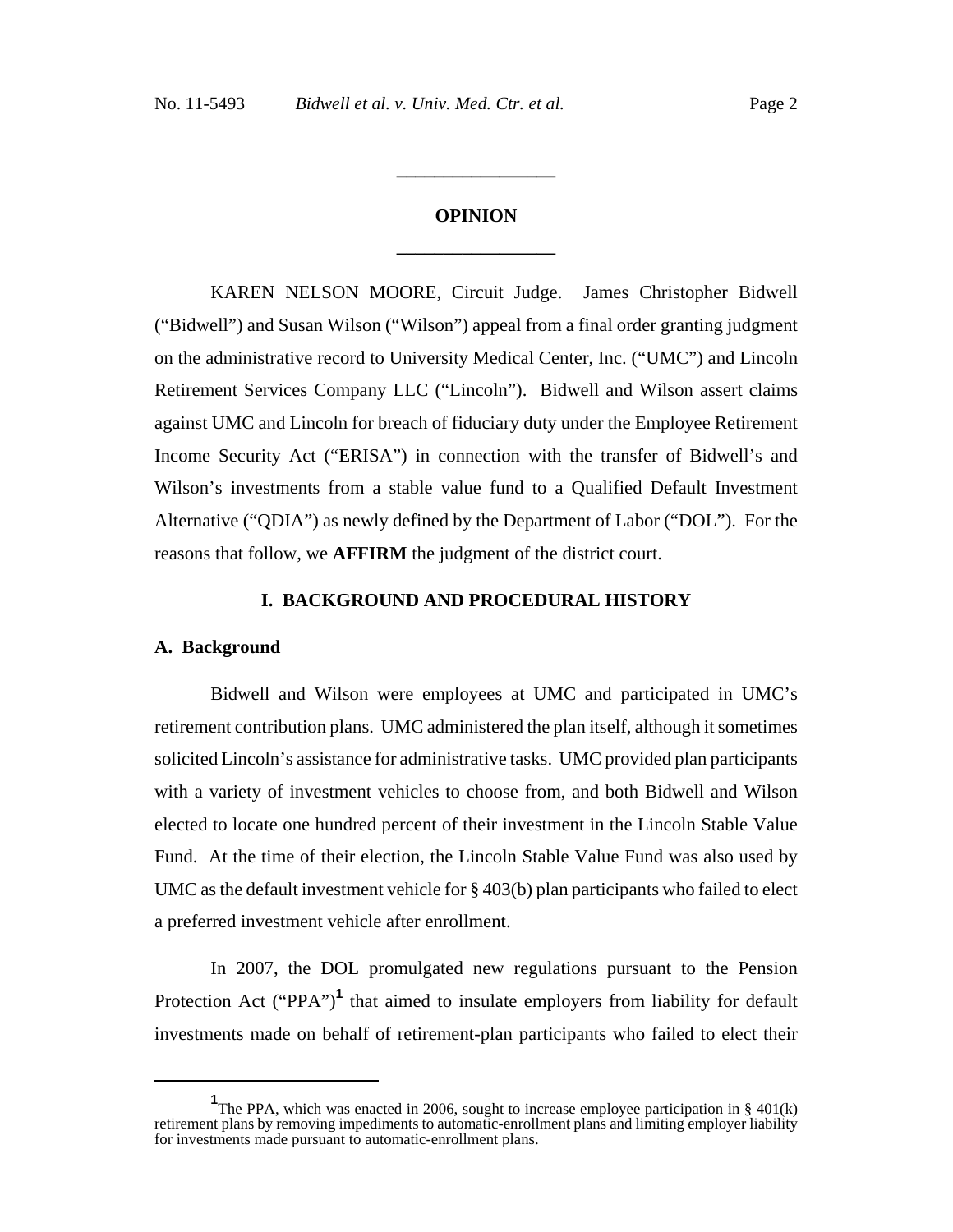preferred investment vehicle. In essence, the DOL regulation created "safe harbor relief from fiduciary liability" for plan administrators that directed automatic-enrollment investments into QDIAs, which were defined by the DOL as investments "capable of meeting a worker's long-term retirement savings needs." R. 32-1 (DOL Fact Sheet at 1-2). By creating incentives for employers to direct default investments into QDIAs, the DOL sought to incentivize employers to move investments away from "low-risk, lowreturn 'default' investments," such as stable-value funds, that may not always keep pace with inflation. *Id.* at 1. Thus, through the Safe Harbor, the DOL placed employers in the position of being able to make riskier short-term investments that would be more lucrative in the long term without the fear of liability for market fluctuations. To accommodate existing default-investment structures, the regulation also "grandfather[ed]" in stable-value funds that employers utilized as their defaultinvestment mechanism prior to the PPA's enactment. *Id.* at 2 (internal quotation marks omitted).

In 2008, UMC sought to harmonize its investment practices with the new DOL regulation by making its default-investment vehicle the Lincoln *LifeSpan* Fund and transferring existing investments in the prior default fund, the Lincoln Stable Value Fund, into the Lincoln *LifeSpan* Fund. Because UMC did not have records of which participants elected to invest in the Lincoln Stable Value Fund and which participants were investors by default, UMC sent notice of the change to all participants with onehundred percent of their investment in the Lincoln Stable Value Fund. The notice advised the participants that all existing investments in the Lincoln Stable Value Fund would be transferred to the Lincoln *LifeSpan* Fund unless the participants gave instruction otherwise by July 16, 2008.

UMC solicited the assistance of Lincoln in distributing the notices. UMC sent Lincoln a list of 2,532 recipients, which included Bidwell and Wilson with their correct addresses, and instructed Lincoln to mail each recipient a copy of the notice letter. Lincoln's records indicate that it mailed all 2,532 letters by first-class postage, although there is no record of whether the letters were actually received by the intended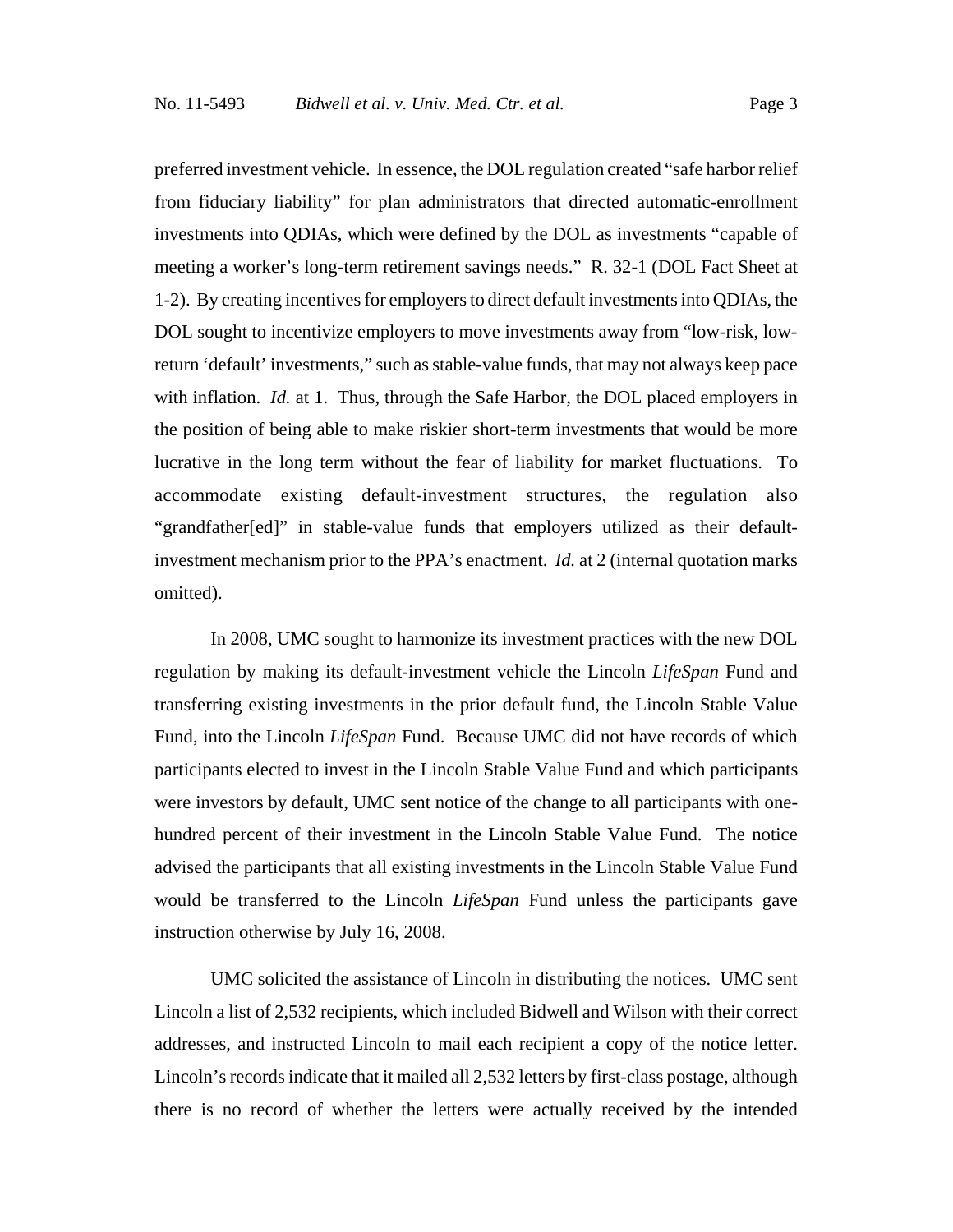recipients. Bidwell and Wilson maintain that they never received the notice. As a result they did not respond by the deadline specified in the letter, and UMC transferred their investment from the Lincoln Stable Value Fund to the Lincoln *LifeSpan* Fund without their knowledge. Bidwell and Wilson first learned of the transfer upon receipt of their quarterly account statements, immediately contacted UMC on October 15, 2008 to inquire about the change, and then switched their investments back to the Lincoln Stable Value Fund. Due to market fluctuations in the interim, however, both Bidwell and Wilson suffered financial losses prior to the return of their funds to the Lincoln Stable Value Fund.

#### **B. Procedural History**

In February 2009, both Bidwell and Wilson filed claims with UMC seeking reimbursement for their losses, in the amounts of \$85,000 and \$16,900 respectively, resulting from the transfer of their investments from the Lincoln Stable Value Fund to the Lincoln *LifeSpan* Fund, but their claims were denied. Both appealed unsuccessfully to the Administrative Committee.

Having exhausted the administrative procedures, Bidwell and Wilson filed suit in federal district court against UMC and Lincoln for breach of fiduciary duty under ERISA. After filing answers, both Lincoln and UMC moved for judgment as a matter of law on the administrative record. The district court granted both motions, concluding that Lincoln could not be liable to Bidwell and Wilson because it was not a fiduciary under the plan and that UMC was immune from liability because it was entitled to the Safe Harbor protections of the DOL regulation. Bidwell and Wilson timely appeal.

#### **II. ANALYSIS**

On appeal, Bidwell and Wilson focus their arguments exclusively on the district court's grant of judgment in favor of UMC, arguing that the district court erred in concluding that UMC was shielded by the DOL Safe Harbor regulation. Lincoln nevertheless has filed a brief on appeal in its defense. Accordingly, we address the claims against each party in turn.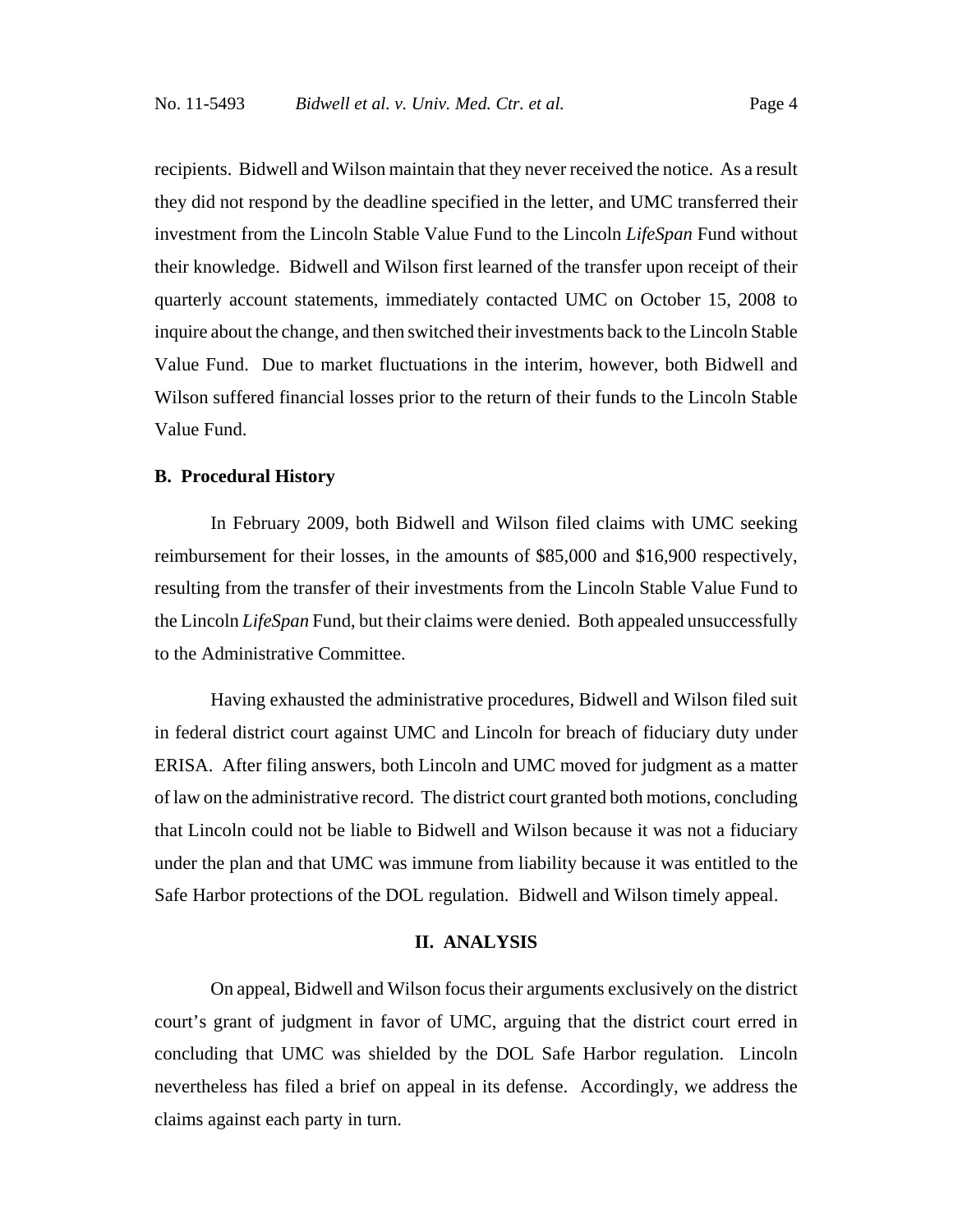## **A. Standard of Review**

"This Court reviews a district court's judgment in an ERISA case *de novo*, applying the same standard of review to the administrator's action as required by the district court." *Moore v. Lafayette Life Ins. Co.*, 458 F.3d 416, 427 (6th Cir. 2006). "Claims for breaches of fiduciary duty . . . are not claims for denial of benefits and are therefore addressed in the first instance in the district court, requiring no deference to any administrator's action or decision." *Id.*

#### **B. Lincoln**

"The threshold question in all cases charging breach of ERISA fiduciary duty is whether the defendant was 'acting as a fiduciary (that is, was performing a fiduciary function) when taking the action subject to complaint.'" *Cataldo v. U.S. Steel Corp.*, 676 F.3d 542, 552 (6th Cir. 2012) (quoting *Pegram v. Herdrich*, 530 U.S. 211, 226 (2000)). "For purposes of ERISA, a fiduciary not only includes persons specifically named as fiduciaries by the benefit plan, but also anyone else who exercises discretionary control or authority over a plan's management, administration, or assets." *Id.* (internal quotation marks and alterations omitted). The district court dismissed the claims against Lincoln on this threshold fiduciary issue. Lincoln correctly argues that Bidwell and Wilson have waived appeal of this decision because they have failed to raise arguments in opposition on appeal. *See Harris v. Bornhorst*, 513 F.3d 503, 518 (6th Cir. 2008) (arguments before the district court not raised on appeal are deemed waived). Accordingly, we AFFIRM the district court's dismissal of Bidwell's and Wilson's claims against Lincoln.

## **C. UMC**

The parties do not dispute that UMC is the plan administrator and, consequently, a fiduciary. However, the district court concluded that Bidwell and Wilson could not proceed with their claims against UMC because UMC is entitled to the Safe Harbor relief provided in the DOL's regulation. On appeal, Bidwell and Wilson contend that the district court's conclusion was erroneous because the Safe Harbor provision can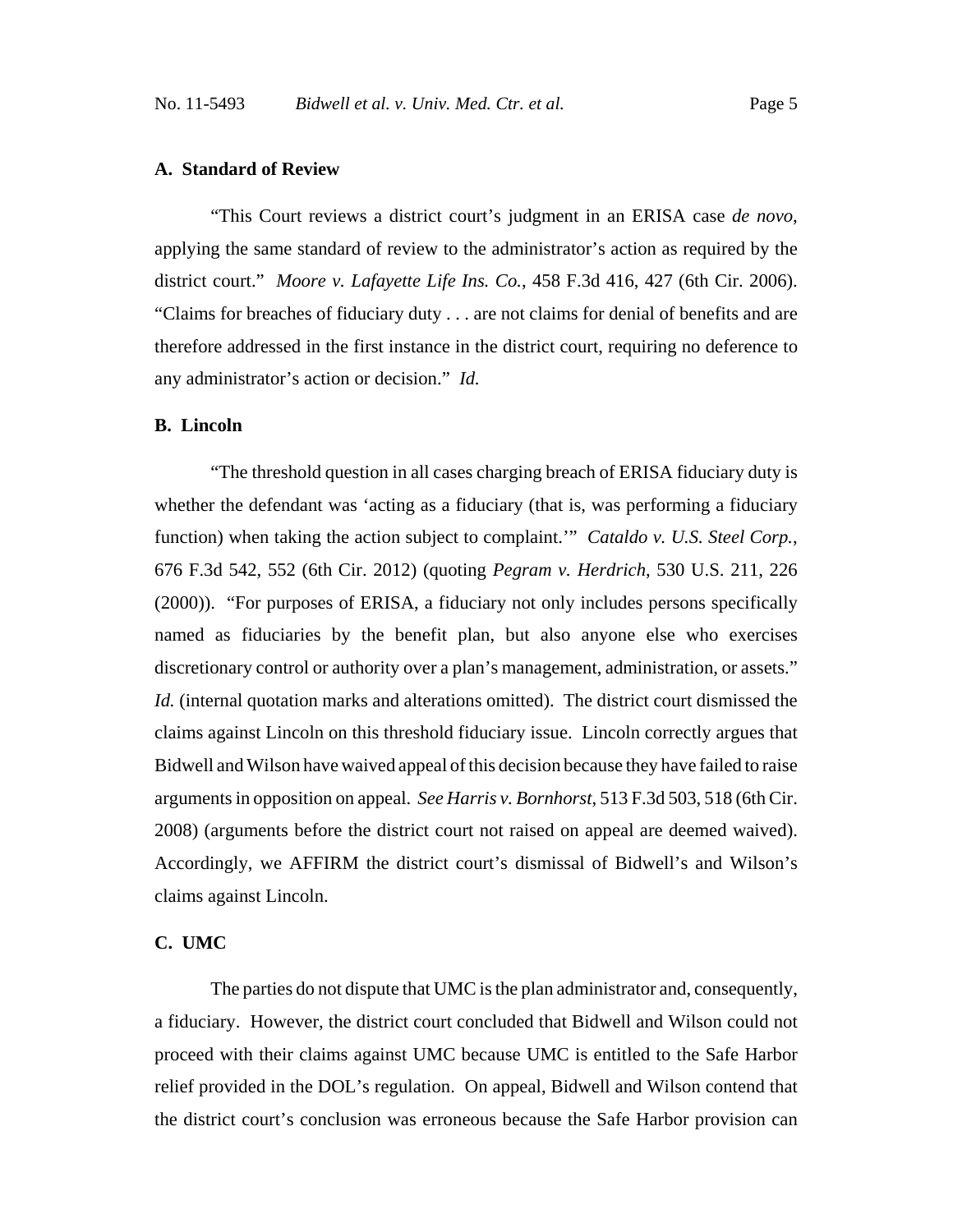never insulate a fiduciary against claims by plan participants, like Bidwell and Wilson, who previously elected their investment vehicle rather than having it chosen for them by default. Bidwell and Wilson also argue that UMC's act of transferring the investment from the Lincoln Stable Value Fund to the QDIA is outside the scope of the DOL regulation and violates the terms of the UMC plan, entitling them to relief. For the reasons that follow, the district court properly held that the DOL Safe Harbor prevents Bidwell and Wilson from obtaining the relief requested.

Section (b) of the DOL regulation sets out a Safe Harbor for plan administrators as follows:

(1) Except as provided in paragraphs  $(b)(2)$ ,  $(3)$ , and  $(4)$  of this section, a fiduciary of an individual account plan that permits participants or beneficiaries to direct the investment of assets in their accounts and that meets the conditions of paragraph (c) of this section shall not be liable for any loss, or by reason of any breach under part 4 of title I of ERISA, that is the direct and necessary result of (i) investing all or part of a participant's or beneficiary's account in any qualified default investment alternative within the meaning of paragraph (e) of this section, or (ii) investment decisions made by the entity described in paragraph (e)(3) of this section in connection with the management of a qualified default investment alternative.

29 C.F.R. § 2550.404c-5(b)(1) (2012). Section (c) of the regulation then sets out six different conditions that must be satisfied in order for the Safe Harbor provision to apply. 29 C.F.R. § 2550.404c-5(c). The DOL has summarized these requirements as follows:

- (1) "Assets must be invested in a 'qualified default investment alternative' (QDIA) as defined in the regulation."
- (2) "Participants and beneficiaries must have been given an opportunity to provide investment direction, but have not done so."
- (3) "A notice generally must be furnished to participants and beneficiaries in advance of the first investment in the QDIA and annually thereafter. The rule describes the information that must be included in the notice."
- (4) "Material, such as investment propectuses, provided to the plan for the QDIA must be furnished to participants and beneficiaries."
- (5) "Participants and beneficiaries must have the opportunity to direct investments out of a QDIA as frequently as from other plan investments, but at least quarterly. The rule limits the fees that can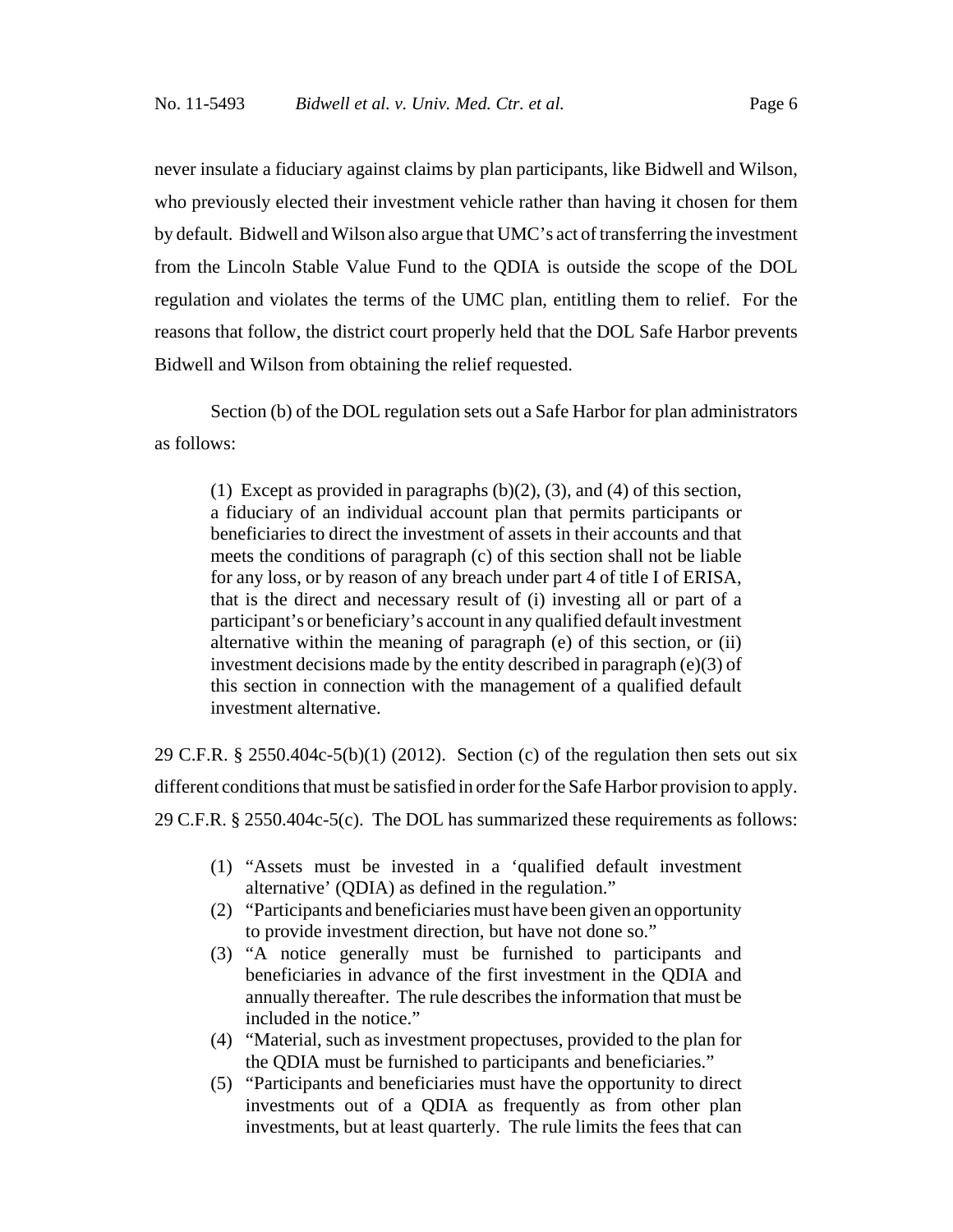be imposed on a participant who opts out of participation in the plan or who decides to direct their investments."

(6) "The plan must offer a 'broad range of investment alternatives' as defined in the Department's regulation under section 404(c) of ERISA."

#### R. 32-1 (DOL Fact Sheet at 1).

Rather than challenging UMC's failure to satisfy one of these conditions, Bidwell and Wilson argue that UMC's reliance on the Safe Harbor provision is a red herring. They argue that the Safe Harbor provision applies only to employer-selected investments made on behalf of participants who fail to elect an investment vehicle, and that neither Bidwell nor Wilson qualifies as such a participant because each specifically selected the Lincoln Stable Value Fund. In keeping with this argument, Bidwell and Wilson also assert that UMC had a duty to maintain records of which investors in the Lincoln Stable Value Fund were investors by election and which were investors by default in order to afford special treatment to the investors by election. Essentially, they argue that as original investors by election they had a right to have their investment remain within the Lincoln Stable Value Fund until they explicitly directed UMC otherwise.

In enacting the Safe Harbor provision, the DOL made clear that it did not agree with Bidwell's and Wilson's interpretation of the regulation. In the preamble to the final regulation, the DOL stated explicitly that "the final regulation applies to situations beyond automatic enrollment" including circumstances such as "[t]he failure of a participant or beneficiary to provide investment direction following the elimination of an investment alternative or a change in service provider, the failure of a participant or beneficiary to provide investment instruction following a rollover from another plan, and any other failure of a participant or beneficiary to provide investment instruction." 72 Fed. Reg. 60452-01, 60453 (Oct. 24, 2007). Thus, the DOL emphasized that "[w]henever a participant or beneficiary has the *opportunity to direct the investment* of assets in his or account, *but does not direct the investment* of such assets, plan fiduciaries may avail themselves of the relief provided by this final regulation, so long as" the other Safe Harbor requirements are satisfied. *Id.* (emphasis added). The DOL was clear also that the "opportunity to direct investment" includes the scenario where a plan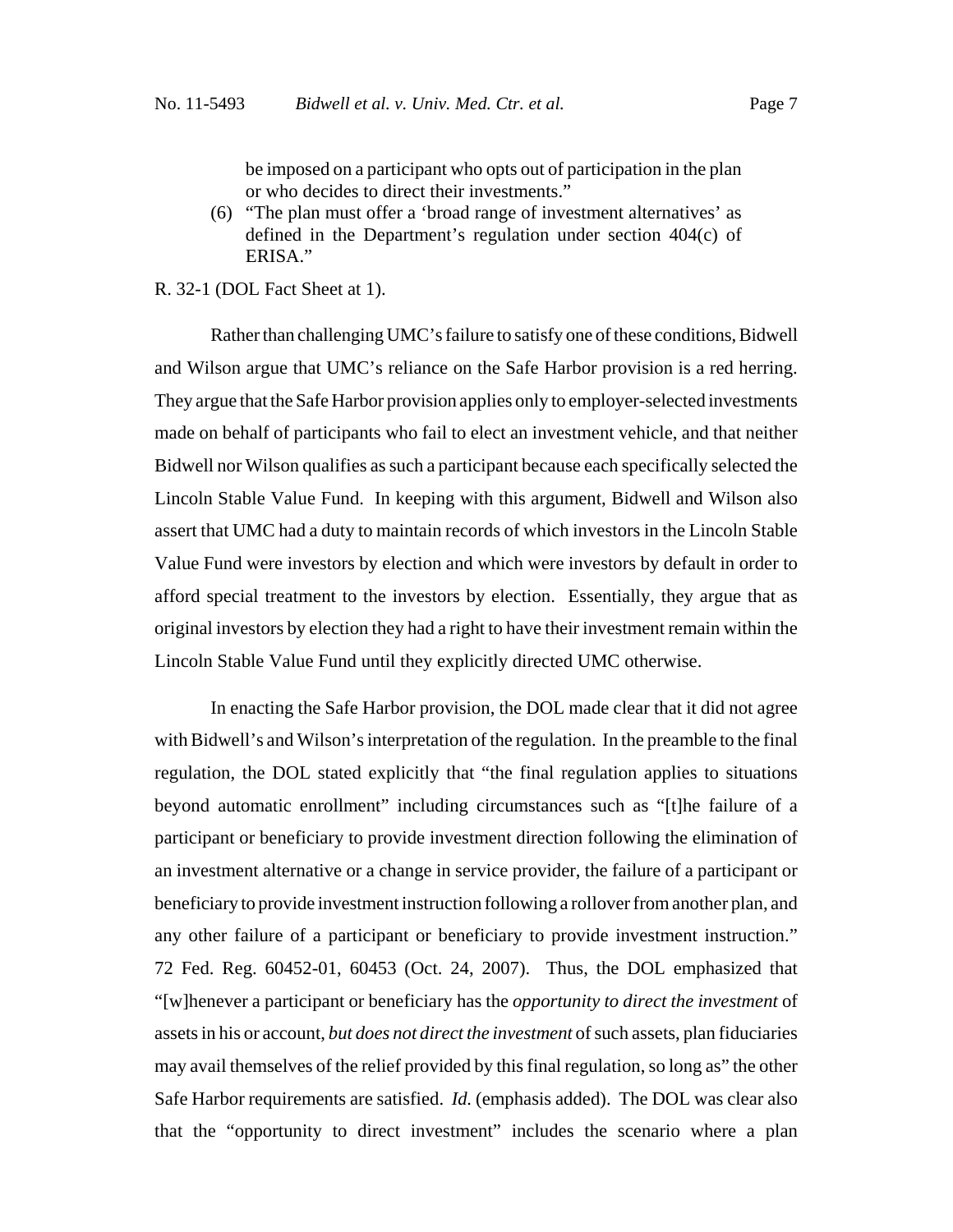administrator requests participants who previously had elected a particular investment vehicle to confirm whether they wish for their funds to remain in that investment vehicle. The DOL explained:

It is the view of the Department that any participant or beneficiary, following receipt of a notice in accordance with the requirements of this regulation, may be treated as failing to give investment direction for purposes of paragraph (c)(2) of  $\S 2550.404c-5$ , without regard to whether the participant or beneficiary was defaulted into or elected to invest in the original default investment vehicle of the plan. Under such circumstances, and assuming all other conditions of the regulation are satisfied, fiduciaries would obtain relief with respect to investments on behalf of those participants and beneficiaries in existing or new default investments that constitute qualified default investment alternatives.

*Id.* at 60464. In essence the DOL explained that, upon proper notice, participants who previously elected an investment vehicle can become non-electing plan participants by failing to respond. As a result, the plan administrator can direct those participants' investments in accordance with the plan's default investment policies and with the benefit of the Safe Harbor protections.

"We generally give substantial deference to an agency's interpretations of its own regulations" unless the "interpretation is plainly erroneous or inconsistent with the published regulations." *Crestview Parke Care Ctr. v. Thompson*, 373 F.3d 743, 750 (6th Cir. 2004) (internal quotation marks and alterations omitted). There is no basis to disregard the DOL's interpretation of its Safe Harbor regulation because, despite Bidwell's and Wilson's arguments to the contrary, there is no error or inconsistency in the DOL's interpretation. *See Daniels-Hall v. Nat'l Educ. Ass'n*, 629 F.3d 992, 1004 (9th Cir. 2010) (stating that deference is due to DOL's interpretation of its own regulation); *see also Caremark, Inc. v. Goetz*, 480 F.3d 779, 790 (6th Cir. 2007) (according deference to DOL interpretation of ERISA statute in advisory opinion); *Bartling v. Fruehauf Corp.*, 29 F.3d 1062, 1072 (6th Cir. 1994) ("[W]e are obliged to accord great deference to DOL interpretations."). Although Bidwell and Wilson argue that the DOL's interpretation conflicts with UMC's obligation to keep records of which participants are investors by election and which participants are investors by default,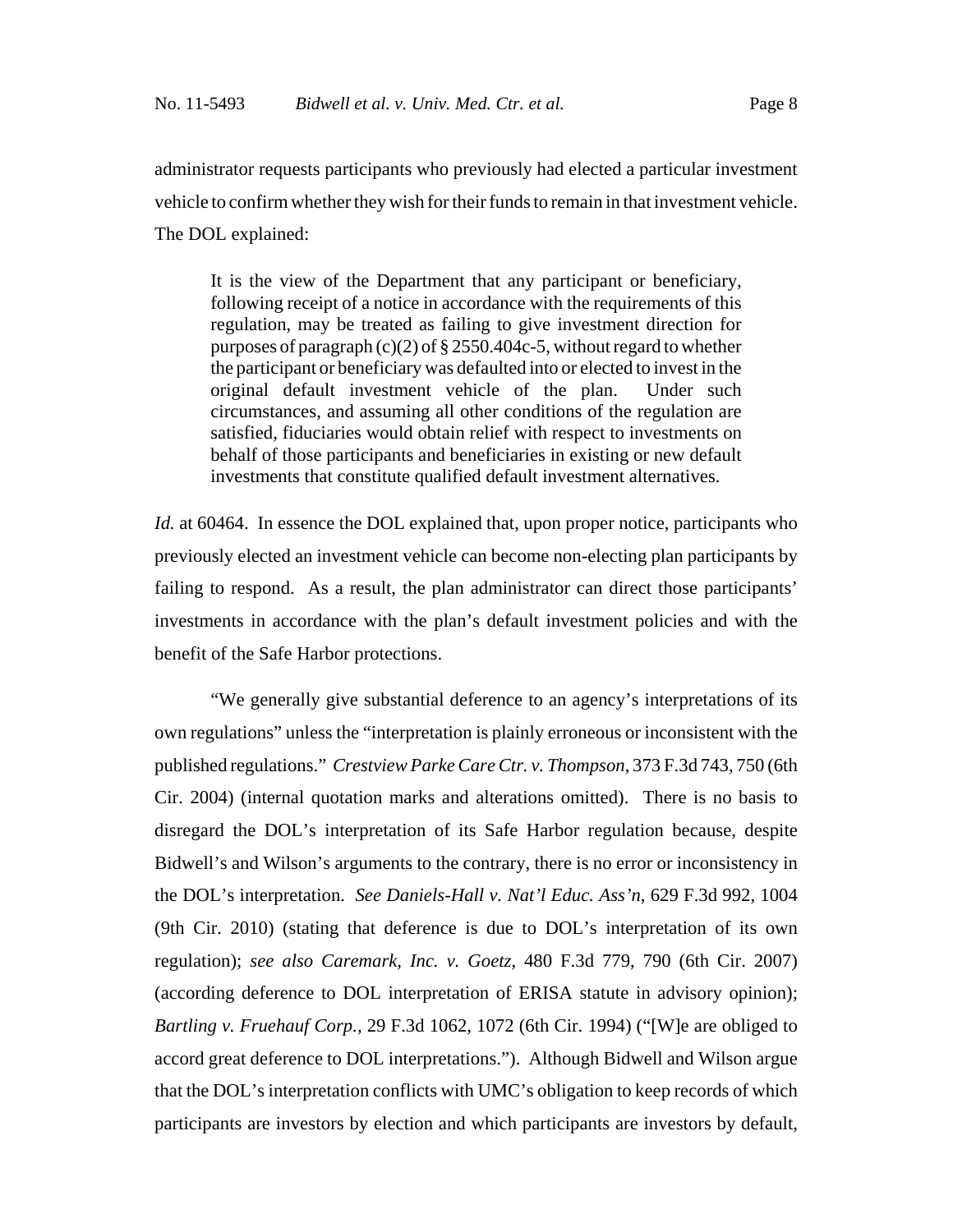Bidwell and Wilson cite no authority stating that such a record-keeping obligation exists. Moreover, while perhaps this argument would have more traction if UMC had acted unilaterally without providing notice, that is not the circumstance presented here. UMC notified all participant investors to substitute for its lack of knowledge and to ensure that all would have an opportunity to clarify their investment preferences. In sum, Bidwell's and Wilson's unsupported assertions are insufficient to defeat the DOL's reasonable interpretation of its own regulation.

Bidwell and Wilson also argue that the transfer of funds from the Lincoln Stable Value Fund to the Lincoln *LifeSpan* Fund is not governed by the Safe Harbor and was an independent breach of the UMC  $\S$  403(b) plan. This argument also fails. First, it is clear by the plain language of the DOL regulation that the Safe Harbor extends to acts of a fiduciary in which it transfers funds from one investment vehicle to a QDIA. *See* 29 C.F.R. § 2550.404c-5(b)(i) ("[A] fiduciary . . . shall not be liable for any loss . . . that is the direct and necessary result of (1) investing all or part of a participant's or beneficiary's account in any qualified default investment alternative"). Indeed, the DOL set out such scenarios as specific examples to illustrate the application of the Safe Harbor. *See* 72 Fed. Reg. at 60454. Second, as the district court reasoned, UMC's act of transferring the funds not otherwise directed by the participants from the Lincoln Stable Value Fund into the QDIA was within the scope of UMC's authority. Although it is true that the § 403(b) plan states that "[a]ll elections shall control until a new election is made," R. 19 (Sealed Admin. Record, 403(b) Plan, § 9.11(a), APX at 121- 22), this provision must be read in conjunction with other plan provisions that provide the plan administrator with "all powers necessary to enable" the proper administration of the fund, *id.* at APX 117 (403(b) Plan, § 8.2), including the power to direct a participant's investment where no election is made, *id.* at APX 122 (403(b) Plan, § 9.11(a)), to restrict investments as necessary, *id.* (403(b) Plan, § 9.11(b)), and to establish uniform rules for the administration of the plan, *id.* (403(b) Plan, § 9.11(d)). It is reasonable to conclude that these powers include the capacity to require plan participants either to confirm their investment election or to have their investment transferred to a new investment mechanism in the interest of aligning the administration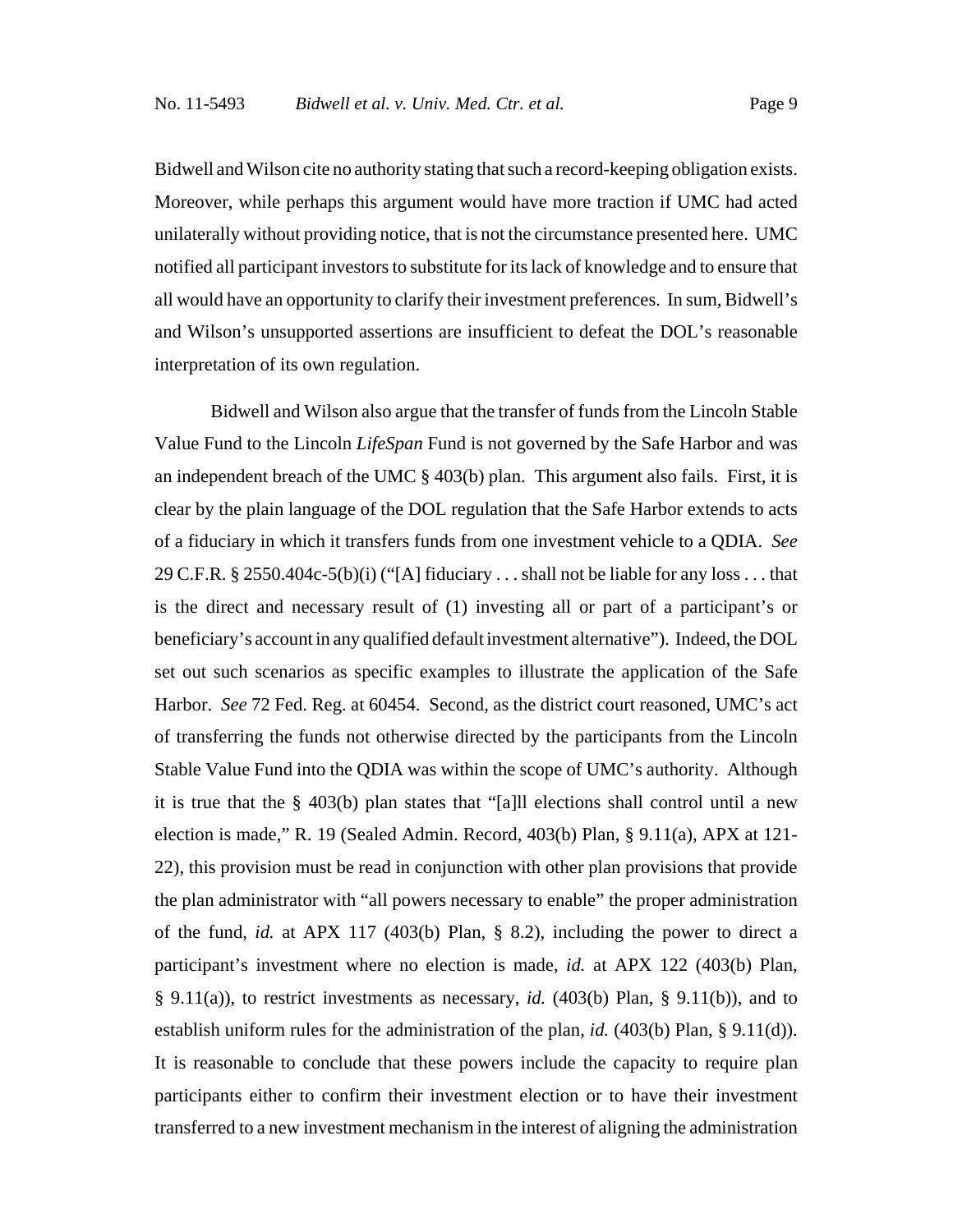of the fund with new federal regulations. Accordingly, UMC's transfer did not violate the terms of the plan.**<sup>2</sup>**

One additional issue, which Bidwell and Wilson do not address, is whether UMC complied with the notice requirement for the Safe Harbor provision to apply. Although it is troubling that Bidwell and Wilson did not receive notice of the change, UMC's actions in distributing the notice were not deficient under ERISA. Under ERISA, a fiduciary is obligated to take measures "reasonably calculated to ensure actual receipt of the material by plan participants." 29 C.F.R. § 2520.104b-1(b)(1). Here, UMC provided the correct addresses to Lincoln for distribution of the notice by first-class mail, and there are records indicating that Lincoln sent out the correct number of letters as directed. Although more proof could be had, perhaps through individual delivery confirmation, UMC's actions were "reasonably calculated to ensure actual receipt" and it was reasonable for UMC to rely on the dependability of the first-class-mail system and Lincoln's proof that the correct number of letters were sent out. *See id.* ("Material distributed through the mail may be sent by first, second or third-class mail."). Indeed, Bidwell and Wilson do not appear to allege that UMC took inadequate actions in issuing the notice; they focus only on the fact that they did not receive the notice. Because the focus of our inquiry is on UMC's action, their arguments are insufficient to substantiate their claim. *See Custer v. Murphy Oil USA, Inc.*, 503 F.3d 415, 419 (5th Cir. 2007) (acknowledging that it is not the actual receipt of notice that is relevant, but the acts of the fiduciary in attempting to ensure that notice is delivered).

Bidwell and Wilson do not raise any other arguments in opposition to the Safe Harbor's application. Indeed, at one point in their reply brief, they appear to concede that all requirements for the Safe Harbor are satisfied by stating that "UMC may have followed QDIA procedures for default investments." Reply Br. at 5 (alterations omitted).

**<sup>2</sup>** To the extent that Bidwell and Wilson argue that statements in the Plan Summary trump the terms of the Plan itself, UMC is correct that the language Bidwell and Wilson quote as being from the Plan Summary is included in the § 403(b) plan itself. *See* Appellants' Br. at 9; R. 19 (Sealed Admin. Record, 403(b) Plan, § 9.11(a), APX at 121-22 ). Accordingly, there does not appear to be any actual conflict between the two documents, and we need not consider the applicability of the Supreme Court's recent decision in *Cigna Corp. v. Amara*, --- U.S. ---, 131 S. Ct. 1866 (2011).